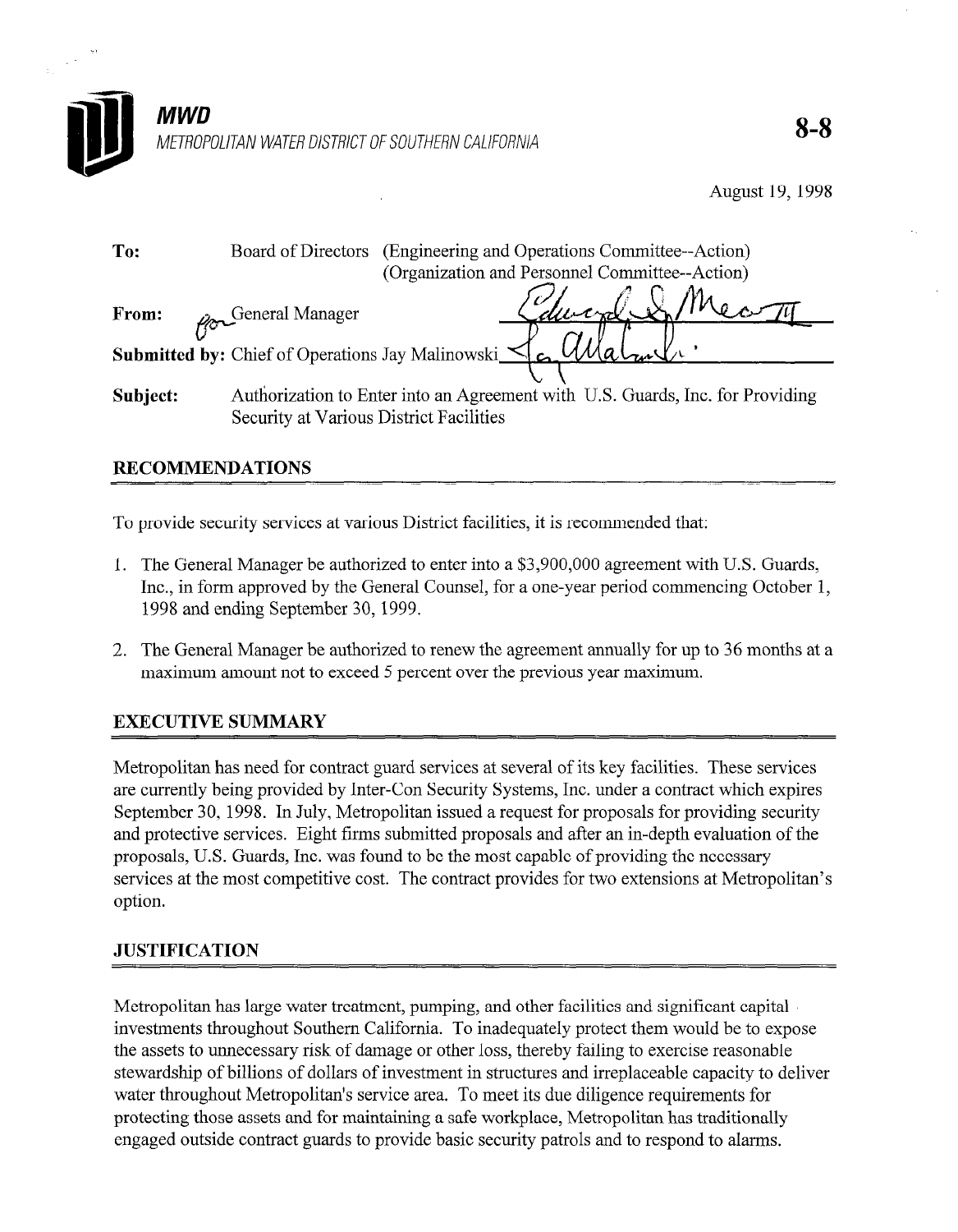### ALTERNATIVES TO PROPOSED ACTION

### 1. Develop a Proprietary Guard Force

The burdened cost of a proprietary guard force could double or triple that of a contract service because of the substantially higher benefits available to California public sector employees. Moreover, a move in the direction of a proprietary force would reverse the industry trend which currently shows contract guards doubling the number of proprietary guards by the year 2000 (per Private Security Trends, 1970 to 2000: The Hallcrest Report II, Butterworth-Heinemann, 1990).

#### 2. Contract with Law Enforcement Agencies

Contracting with police for security services is also cost prohibitive. The Los Angeles Police Department charges \$129,000 per officer assigned to MTA. The Los Angeles Sheriff's Department charges \$118,000 per assigned deputy. Such options are unrealistic for Metropolitan.

### 3. Assign Security Duties to Existing Staff

With the drive for long-term reductions in staff, the field can scarcely afford to overburden remaining staff with additional security duties. Operators are increasingly being drawn away from their control rooms to perform light maintenance and other duties. As modernization and an increase in unattended operation of facilities moves forward, Metropolitan field staff can no longer be made available to monitor intrusion alarms as well as water system alarms. Therefore, intrusion alarms are being reconfigured for central station monitoring by contract security staff who will also be charged with associated response. Besides the local system operator at a given facility no longer being available to handle security-related alarms, he or she is not trained to perform such functions. Consequently, staffing for such increased burdens with Metropolitan employees represents an unrealistic alternative to contract guards.

## CEQA COMPLIANCE / ENVIRONMENTAL DOCUMENTATION

The proposed action is exempt from the provisions of the California Environmental Quality Act because it does not have the potential to cause a significant effect on the environment.

#### MBE / WBE

The Minority-Owned Business Enterprises (MBE) and Women-Owned Business Enterprises (WBE) anticipated levels of participation (ALP) and actual participation levels are shown below:

|        | Combined<br><b>MBE/WBE</b> |  |
|--------|----------------------------|--|
| ALP    | 20%                        |  |
| Actual | $100\%$                    |  |